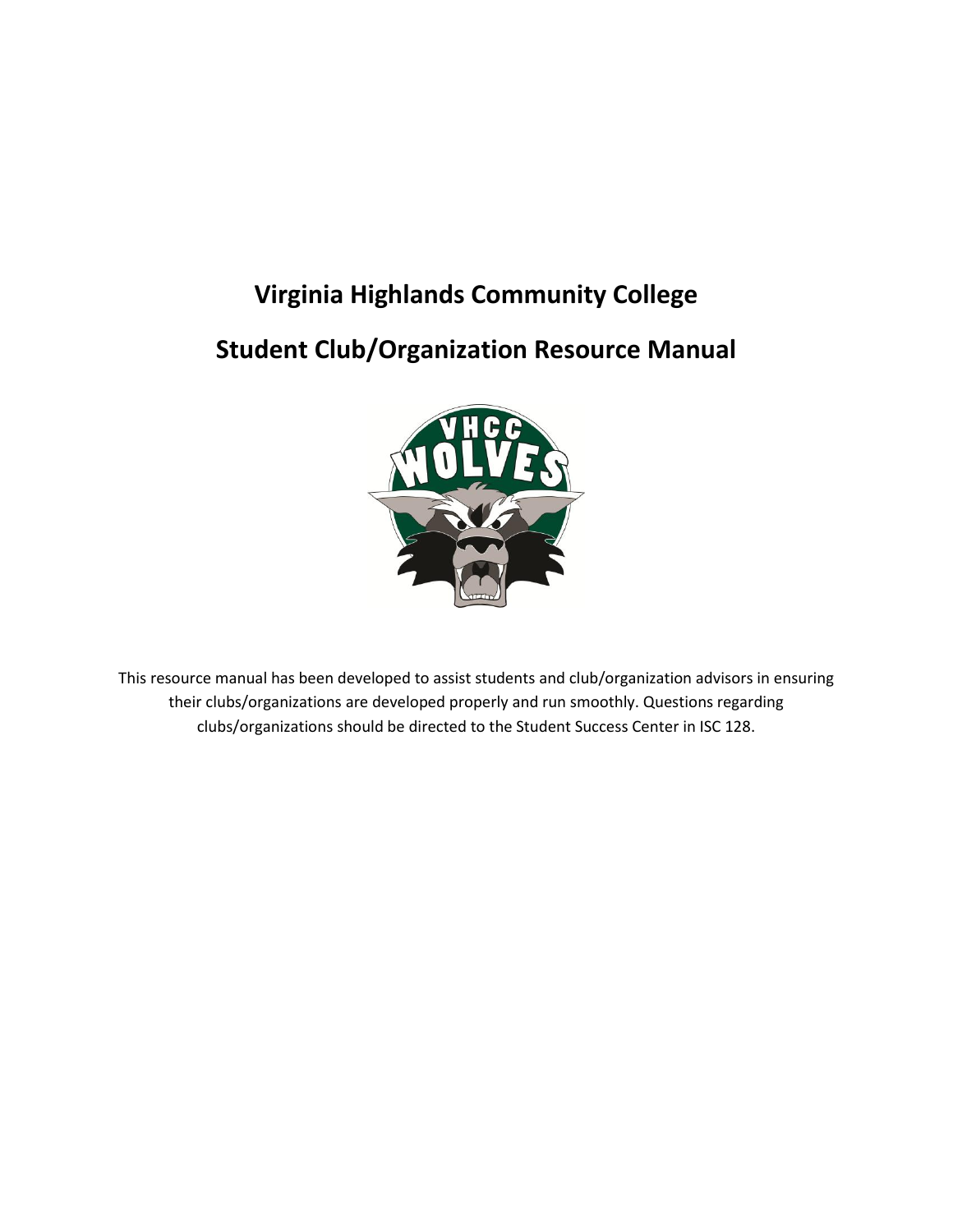#### **Why get involved?**

Research indicates that there are numerous benefits to being involved in college and reveals those students who are involved:

- receive better grades
- are more successful in their academic program
- are more likely to stay in school and graduate in a timely manner
- feel more satisfied with their college experience
- are more marketable when job searching and applying to four-year colleges
- develop valuable leadership and interpersonal skills

Furthermore, involvement offers students the opportunity to connect with peers and college faculty and staff members. VHCC has numerous opportunities to get involved and gain leadership skills.

### **Definitions**

**Clubs**: Student groups designed to meet a specific interest of students. These may be academic, social or interest based. These clubs have an advisor, are initiated and led by students, are approved by the Student Affairs Committee, and are overseen by the Student Success Center.

**Organizations**: Student groups designed to serve the entire campus community such as the Student Government Association or groups tied to outside affiliations like Rotaract or PTK. These organizations have an advisor, are initiated and led by students, are approved by the Student Affairs Committee, and are overseen by the Student Success Center.

**Networks**: Groups closely tied to a department on campus that bring together students with like interests or needs. These groups are not tied to specific academic classes and are open to the whole campus. Networks are advised and funded through the sponsoring department, are driven and led by college employees, notify the Student Affairs Committee of their existence and purpose (but don't require an approval), and do not fall under the Student Success Center. Networks are required to follow fundraising and room reservation policies and are asked to notify the Student Success Center of events to avoid duplication or conflict with events conducted by clubs or organizations.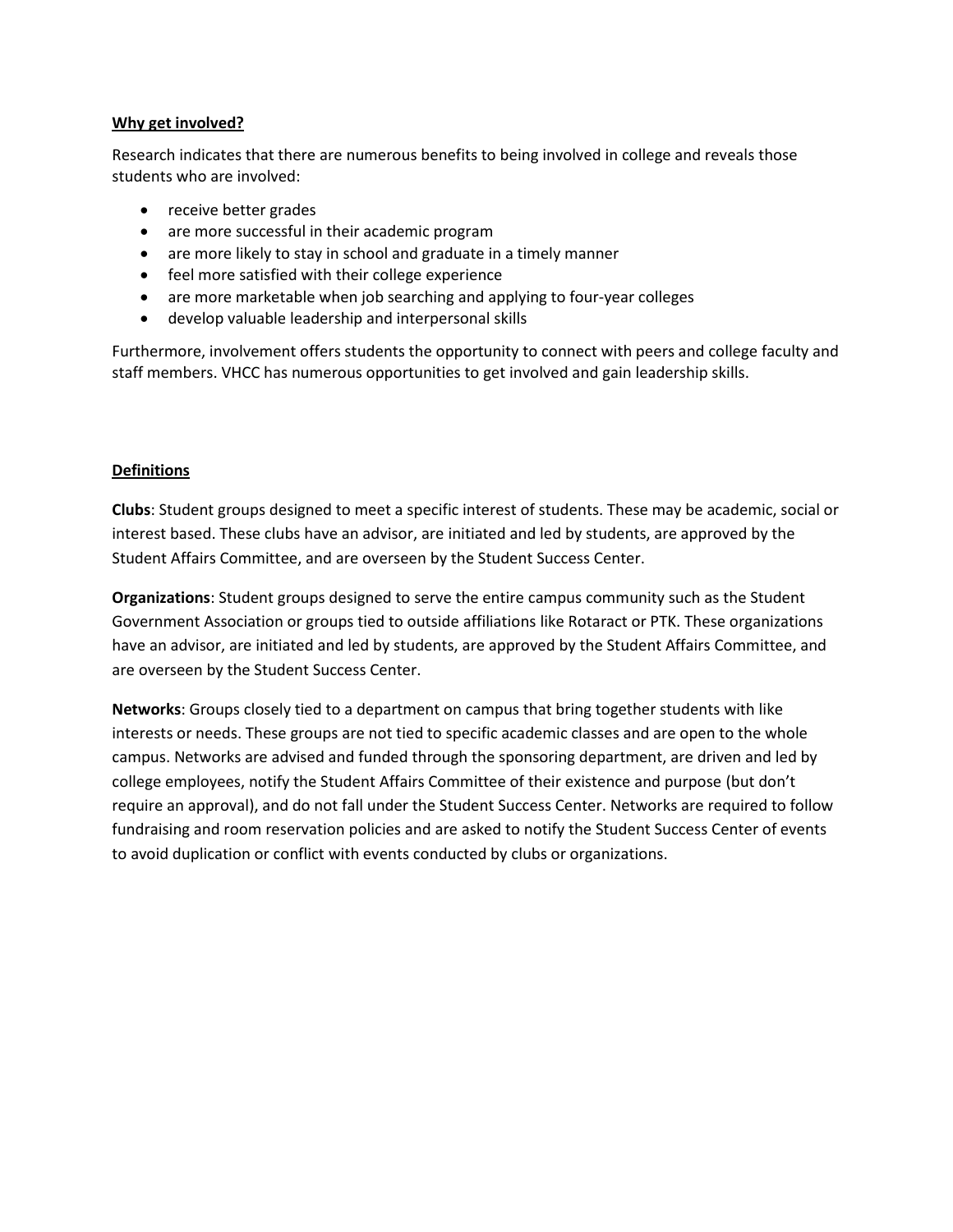# **Process for Establishment of a Student Organization**

A group shall become an organization only after administrative review and formal recognition by the College President, Vice President of Instruction and Student Services, and the Student Affairs Committee. Prior to being formally recognized, the following requirements shall be met:

## **Step One**:

Develop a club/organizations name and purpose. What functions will this club/organization accomplish that the current clubs/organizations do not?

Secure a full-time VHCC employee that agrees to serve as a club advisor. If you are having trouble locating one the Student Success Center may be able to help recruit an advisor.

\_\_\_ Fill out the *Probationary Application for New Student Club/Organization* located on the Clubs & Organizations page of the VHCC website and turn it into the Student Success Center for Probationary Approval.

## **Step Two**:

If approved for Probationary Approval, hold an interest meeting to investigate whether there is sufficient interest to sustain a club/organization. Make sure you follow probationary approval guidelines described on the next page.

Collect names of other students that are also interested in your proposed new club/organization.

\_\_\_ Develop a constitution, in consultation with your advisor, (including constitution of any outside organization affiliation) that will structure the operation of your club/organization. A sample framework is included on the following pages.

# **Step Three**:

Once you are sure that there is enough interest to sustain the club/organization, submit the completed *Application for New Student Club/Organization* and constitution to the Student Success Center. This application will be forwarded for consideration by the Student Affairs Committee.

\_\_\_ Meet with the Student Affairs Committee to answer questions. The Student Affairs Committee will then discuss and decide approval amongst themselves. If approved, the Application will be forwarded to the Vice President of Instruction & Student Services and the President of the College for final approval. The decision of approval/disapproval of the club/organization will be emailed to the student proposing the club as well as the club advisor after a decision has been made by the committee and approved by the Vice President and President.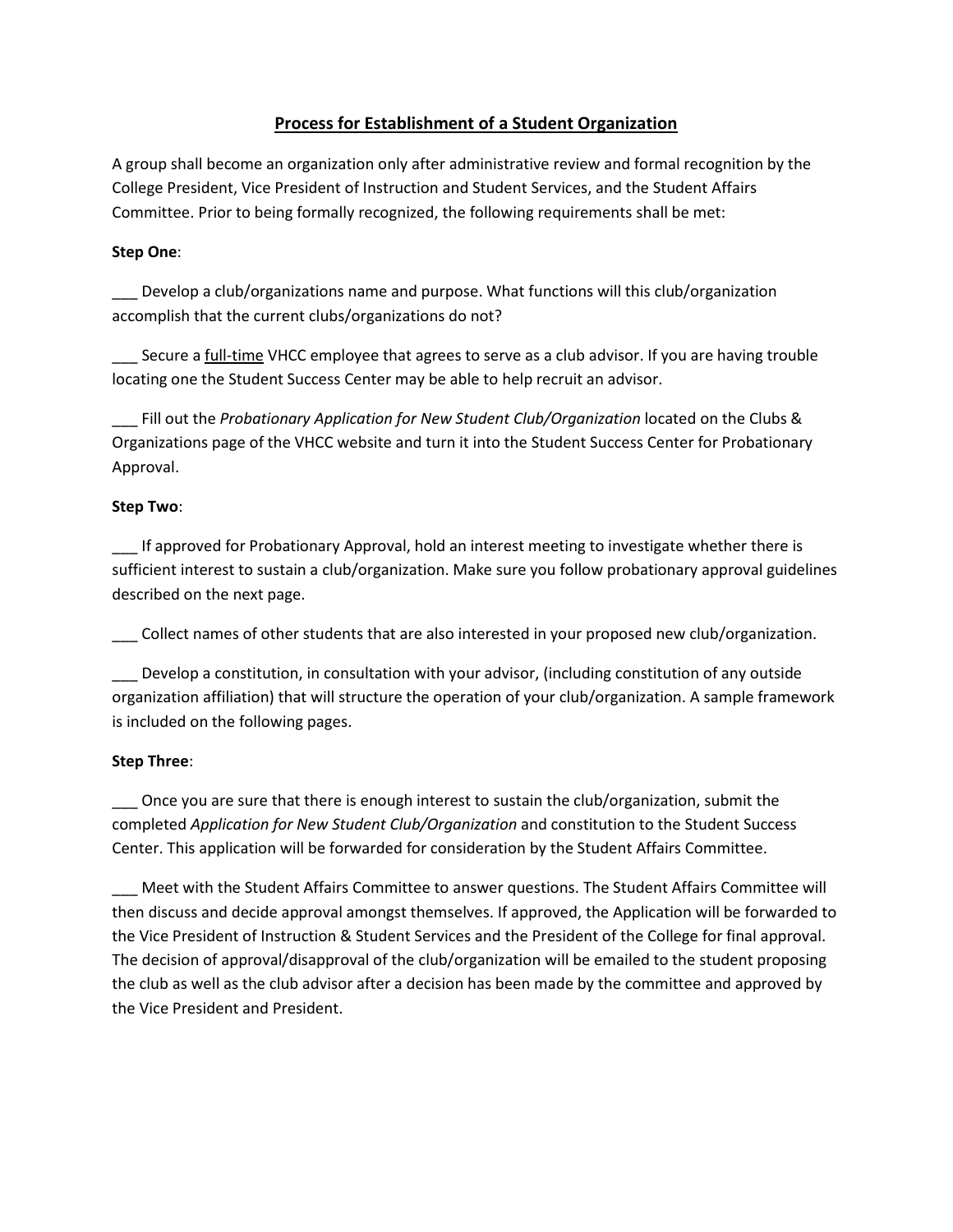## **Probationary Approval**

All new clubs/organizations must be approved by the Student Affairs Committee, the Vice President of Instruction and Student Services, and the President of Virginia Highlands Community College. Until this process is complete, clubs/organizations are considered **probationary** and **may not**:

- Use the college's name in association with their proposed club/organization off campus
- Begin fundraising

Probationary approved clubs/organizations may meet up to 3 months to gather interest and to develop a club constitution/bylaws. After the probationary period, the prospective club/organization must meet with the Student Affairs Committee to request official recognition as a campus club/organization.

During this time the group should be working closely with their advisor and the Student Success Center. They must follow all guidelines set forth in this manual. Any inappropriate behavior during the Probationary Approval period of the group may impact the ultimate approval of the club.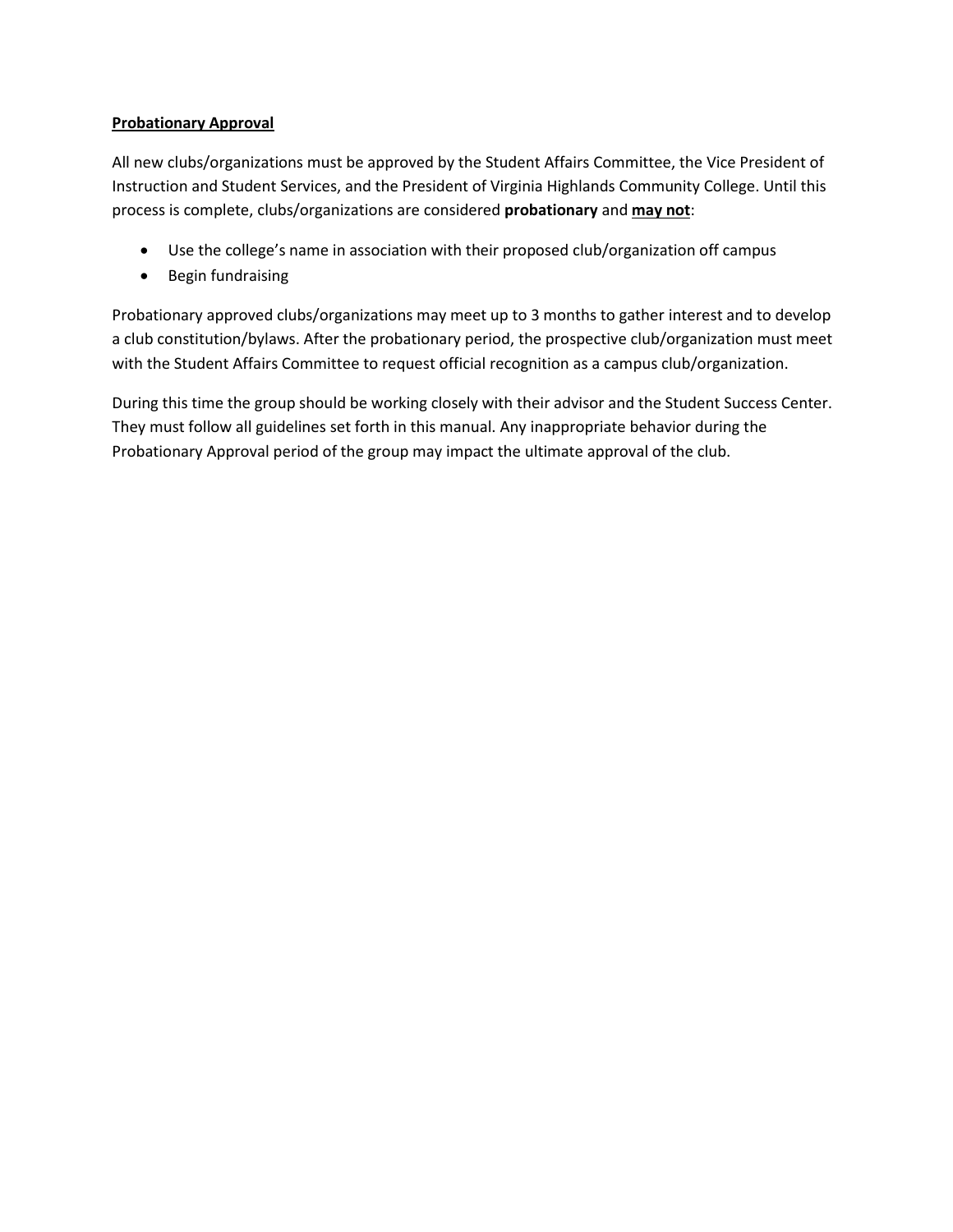## **Constitution Guidelines**

All constitutions should address specific topics. While they do not need to follow the outline exactly, this should be helpful in developing new constitutions.

## **Article 1: Name of Club**

Name of club/organization (and national affiliate if applicable). If the organization has a national affiliate, copies of their bylaws and constitution must be presented for review and added to your file.

## **Article 2: Purpose**

The purpose should state why the club/organization exists and specifically state the objectives (without listing specific activities) of the club. The activities of the club/organization will relate back to the purpose.

## **Article 3: Membership**

A statement defining who is eligible for membership must be included. It is the intent of the inclusive nature of VHCC that all students are eligible for any club/organization unless the organization purpose prevents this philosophy (i.e. Honor Club that requires certain GPA). No one shall be denied membership because of race, color, religion, national origin, political affiliation, sex, age, disability, or marital status.

## **Article 4: Meetings**

## *Section 1: Number of Meetings*

The number of meetings (i.e. per month/semester/year) should be listed. VHCC has an activity hour when it is suggested student clubs/organizations meet.

# *Section 2: Quorum/Majority Defined*

For most clubs/organizations, decisions are brought to the membership for a vote. Before a vote can be taken, a quorum must be met. A quorum is defined as the minimum number of members who have to be at the meeting for the group's business to be conducted. Quorums and majority numbers should be identified.

### **Article 4: Dues**

Most clubs//organizations will not charge dues, but for some organizations aligned with a national organization the amount of dues required and the benefits they provide should be explained.

# **Article 5: Officers**

List of the officers (President, Vice-President, Secretary, etc.) and their specific duties and responsibilities. Any qualifications (full-time status, GPA, etc.) should be stated. Include a specific method of election including the time of election, length of service and election process. Include a procedure for removal of an officer and what the process of replacing an officer that has been removed or resigned.

# **Article 6: Committees (optional)**

Some clubs/organizations have internal committees. If this applies, discuss the different committees, responsibilities, and how they are constructed.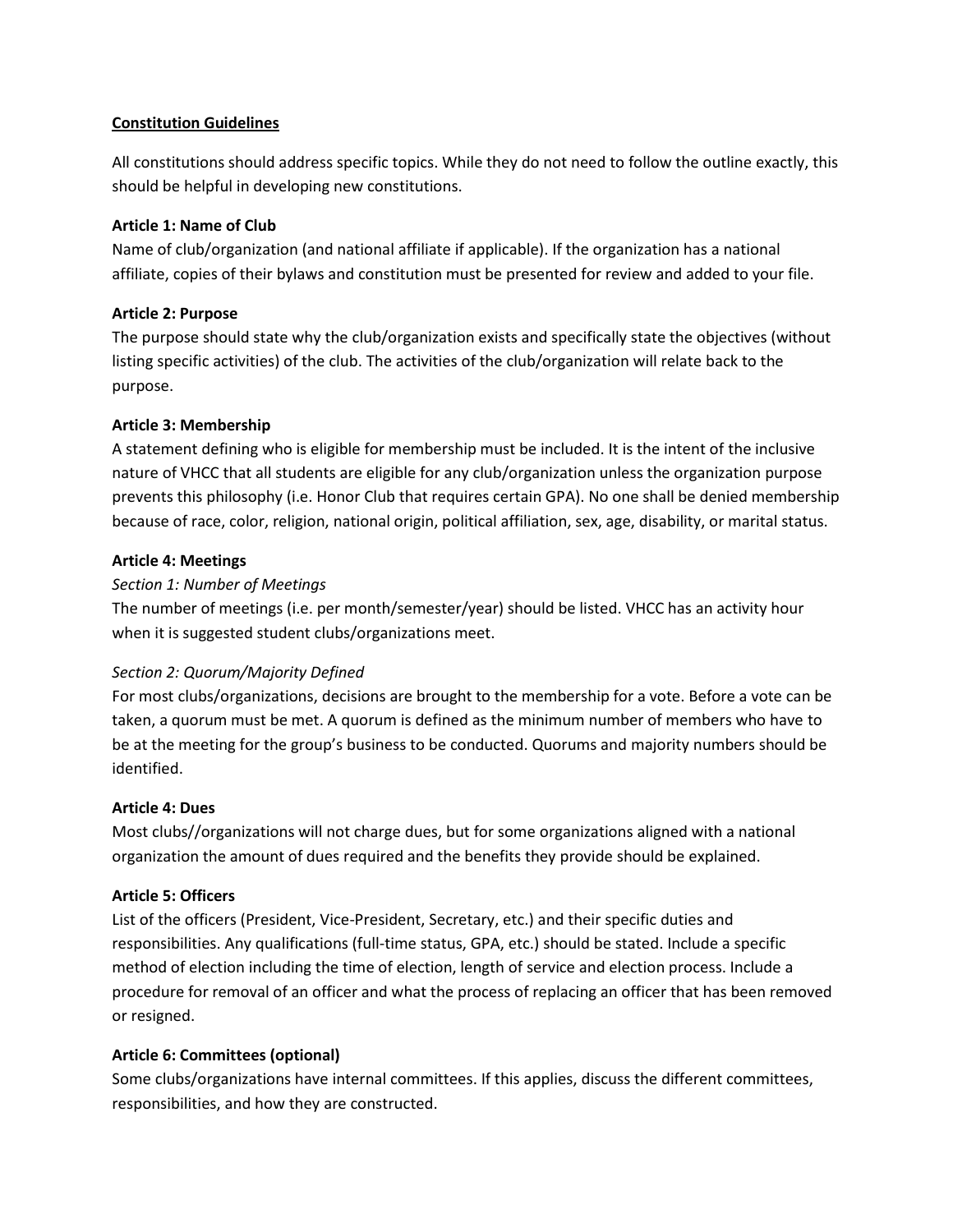## **Responsibilities of Clubs/Organizations**

- 1. Conduct all activities in compliance with College policies and procedures, the constitution and the laws of the Unites States, the Commonwealth of Virginia, and the town of Abingdon. Any policies or laws applying to individuals also apply to recognized student clubs/organizations. For further information, please refer to the Student Handbook.
- 2. Annually submit a list of officers and their contact information by October 1<sup>st</sup> of each academic year to the Student Success Center. If a change in officers occurs throughout the year, clubs/organizations should forward this information along as well.
- 3. Submit appropriate forms (attached and found online) for meetings, proposed events and fundraising. The purpose of the approval is to ensure:
	- a. This event is appropriate for VHCC.
	- b. This event does not conflict with another club/organization event/fundraiser or student activity.
	- c. The fundraising proposal does not conflict with the activities of the VHCC Educational Foundation.

All forms should be submitted to the Student Success Center at least two weeks prior to the proposed event. Earlier submission will allow for the event to be advertised in the Stall Street Journal.

4. Submit for review or approval any changes or amendments to the constitution to the Student Success Center. Approval will be decided by the Student Affairs Committee at their next meeting.

### **Responsibilities of Club Advisors**

All student clubs/organizations must have an advisor who is a full time employee at VHCC. Clubs/organizations are responsible for the recruitment and selection of their advisor.

- a. Club/organization advisors should attend club meetings and club/organization-sponsored events, provide support and training for officers, and help ensure a smooth transition when new officers assume their duties.
- b. The advisor is to handle all financial transactions with the club/organization's money.
- c. Club/organization advisor's signature must be included on all event and fundraising proposals. This signature provides assurance that the advisor is aware of the activities of the club/organization and plans to provide oversight of the event.
- d. Ensure that students who travel off campus for any club/organization related activity fill out the *Assumption of Risk* Form and *Code of Conduct*.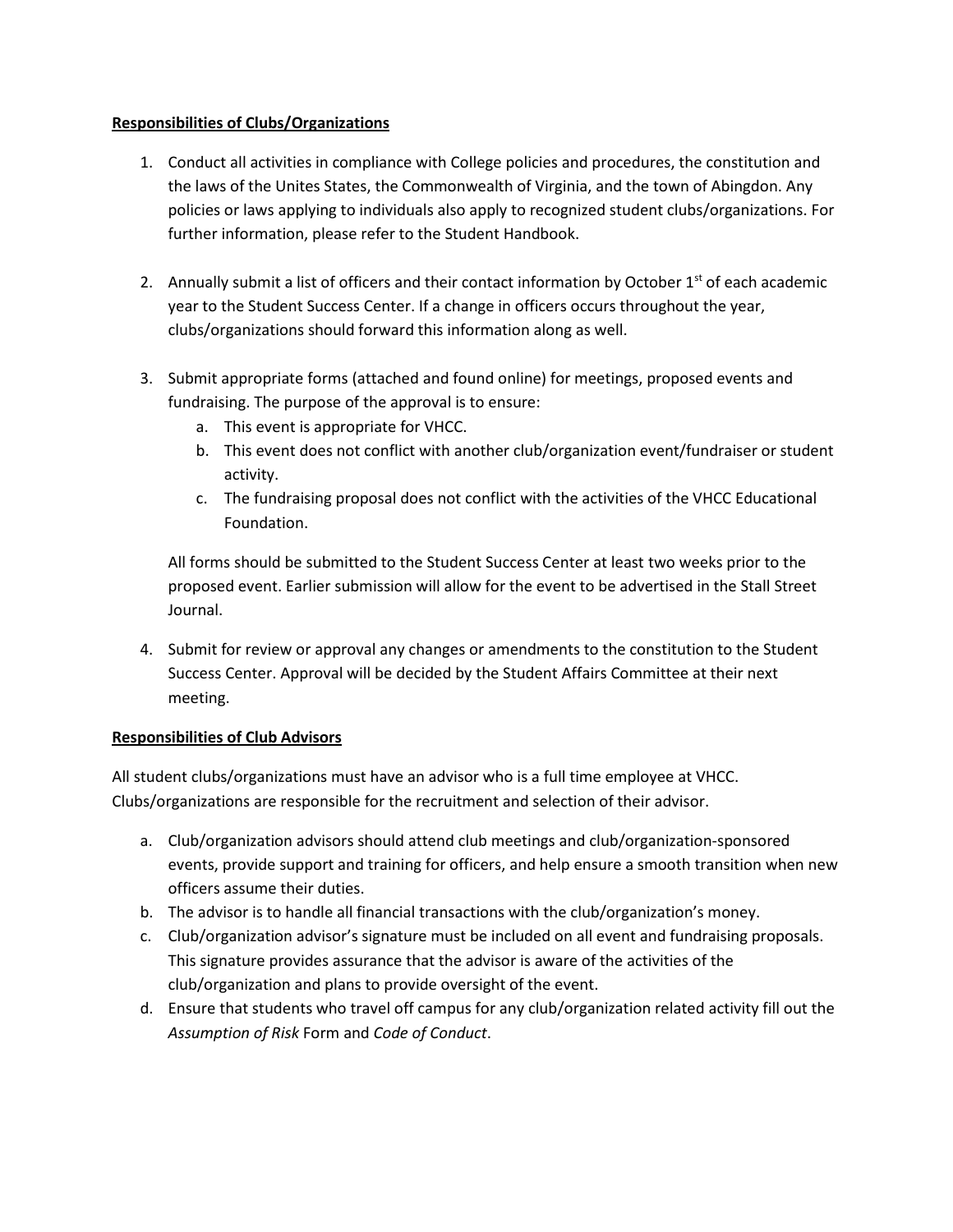### **Inactive Clubs/Organizations**

Clubs/organizations that have not been active for the span of one year may be placed on inactive status. Active is defined as regular meetings, events and email notifications. The Student Success Center will notify the Student Affairs Committee of this inactivity. A list of inactive clubs/organizations will be kept on file with the Student Success Center. If a new club/organization is proposed that aligns with the inactive club/organization, it may be possible to reactivate the club/organization through the old constitution. The Student Affairs Committee would need to approve reactivation.

### **Email, Blackboard and Websites**

VHCC student clubs/organizations are eligible for campus e-mail addresses, blackboard sites and websites. Advisors should request these services from the appropriate office. Clubs/organizations must abide by the college's email policies.

### **Facebook & other Social Media**

Clubs/organizations are welcome to use social media to advertise their events and club/organization purpose; however they should do so in a responsible and respectful manner.

### **Publicity of events**

Clubs/organizations must gain approval from the Student Success Center to post information for upcoming events (these events should have already been approved by the Student Success Center). The College has 15 informational TV screens located throughout the campus. Clubs/organizations may forward information regarding their *approved* events to the Student Success Center. Once the message is approved, the Student Success Center will forward the information to the Coordinator of Public Relations & Marketing to be posted on the screens. All information (TV screens messages/flyers) must list the name of the sponsoring club, date and time of the event and location of the event. Flyers, once approved, may not be taped on any of the glass entrance doors for safety reasons.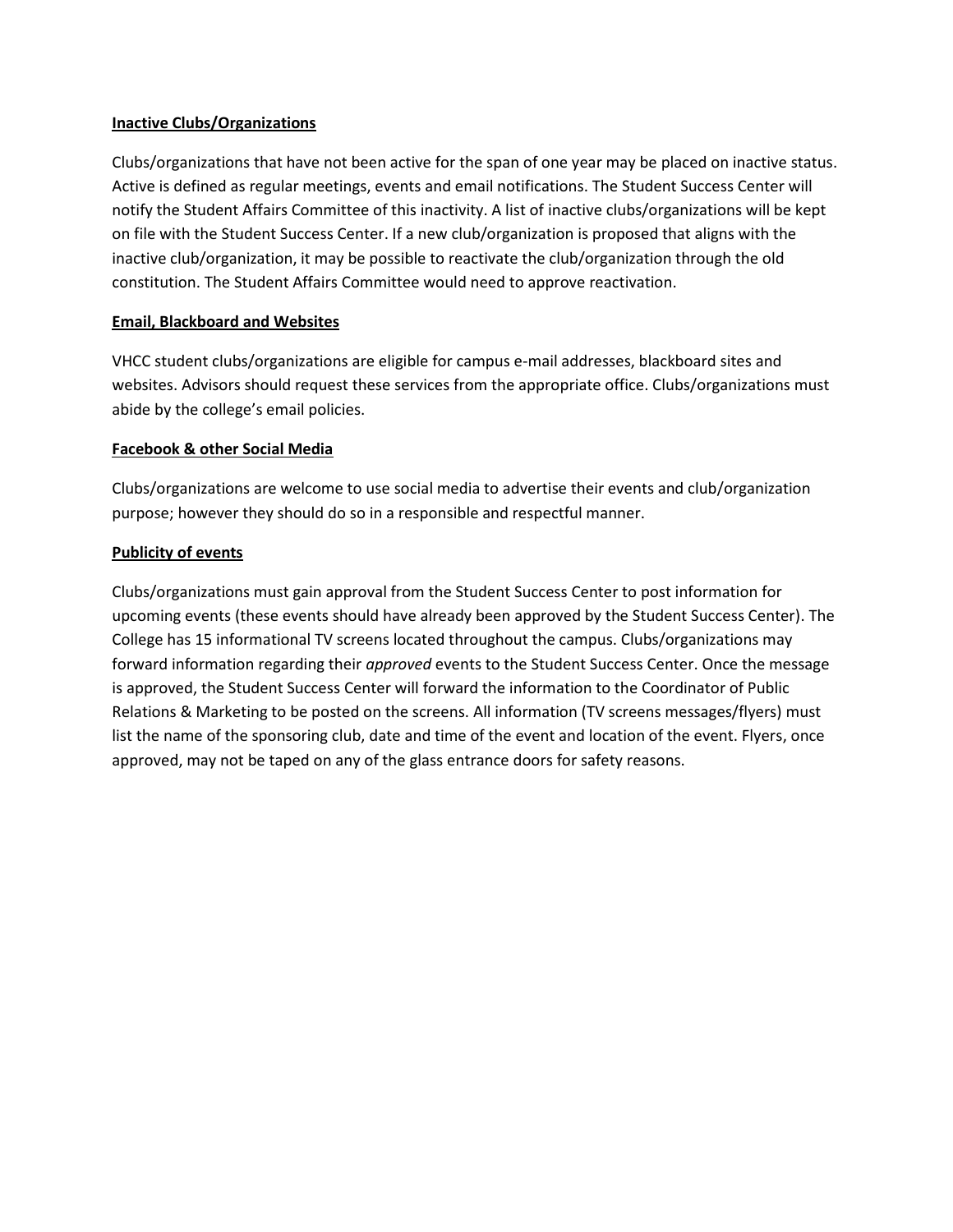## **Club**/**Organizations Budgets and Financial Support**

- Club/organizations budgets are maintained by the VHCC Educational Foundation. Advisors should submit the appropriate forms (attached) to deposit and request checks to the Office of Institutional Advancement. This budget will roll over from year to year.
- Each club/organization is eligible for \$100 per academic year from the Student Success Center to support their activities. The advisor should request a transfer of funds from the Student Success Center to their foundation account.
- In addition, clubs/organizations may petition for additional funds up to \$500 (once per academic year) from the Student Success Center on the condition that they match these funds through fundraising and the Student Success Center has enough funds available. These funds are to be used for events to benefit students or travel to conferences/competitions. Advisors should fill out the *Application for Local Funding* form at least two weeks in advance of when money is needed.

# **Fundraising Policies**

Clubs/organizations wishing to fundraise should first consult with the Student Success Center and the Vice President of Institutional Advancement.

- Activities should not compete with ongoing solicitation conducted by the VHCC Educational Foundation.
- Food sales must get prior approval due to possible competition to snack bar sales.
- Funds raised must go towards or support the overall purpose of the club/organization.
- Clubs/organizations should complete the *Fundraising Request* form (attached) two weeks in advance of planned fundraiser. Please be aware that clubs/organizations may be limited in who they solicit in the community due to other college clubs/organizations already soliciting those businesses.
- Fundraising activities must not inconvenience, harass or annoy other members of the college or local community.